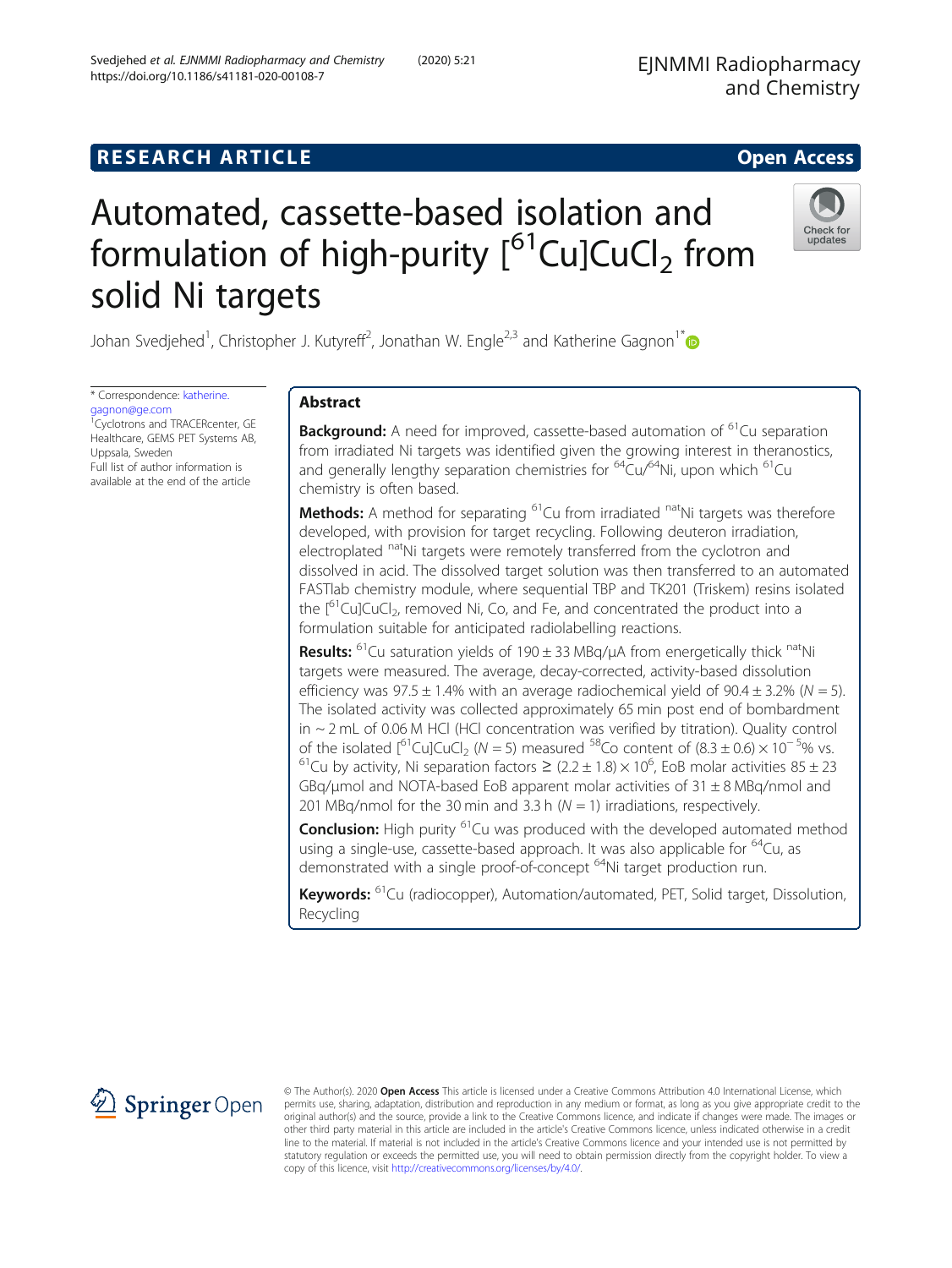#### Highlight statements

- A rapid, automated, and highly repeatable procedure for isolating  $\int_{0}^{61}Cu|CuCl_{2}$  from cyclotron-irradiated Ni targets was developed.
- The suitable formulation of the product facilitates labelling experiments.
- Enables routine production of  ${}^{61}$ Cu with NOTA-based AMAs of 200 MBq/nmol [5 Ci/ $\mu$ mol] from <sup>nat</sup>Ni solid targets.

# Introduction

Within the field of positron emission tomography (PET), radiometals research has increased during the past decade (e.g. publications per year with the keyword <sup>68</sup>Ga have increased from 69 to 506 between 2009 and 2019, Scopus). These radiometals complement the traditional PET nuclide  $^{18}F$  thanks to differences in their chemical and radioactive decay properties. This opens a path toward more personalised medicine as an array of biomolecules and biodistribution mechanisms can be used to adapt a treatment to a specific disease case. Radiometals are widely used for radiopharmaceuticals, in part due to available chelation chemistry and labelling with biomolecules (Krasikova et al. [2016](#page-13-0); Price and Orvig [2014](#page-13-0); Aluicio-Sarduy et al. [2018](#page-12-0); Vivier et al. [2018;](#page-13-0) Tsai and Wu [2018](#page-13-0); Liu [2008\)](#page-13-0). Among the radiometals, following Ga, Cu is one of the most extensively investigated for PET radiopharmaceutical purposes (Mikolajczak et al. [2019;](#page-13-0) Brandt et al. [2018](#page-12-0); Wadas et al. [2006](#page-13-0); McCarthy et al. [1999\)](#page-13-0). One reason for this is the well-understood coordination chemistry and biodistribution of Cu (Wadas et al. [2006](#page-13-0); Wadas et al. [2010](#page-13-0); Wallhaus et al. [1998](#page-13-0); Jalilian et al. [2009](#page-13-0); Woo et al. [2019](#page-13-0)), which has resulted in a multitude of chelators and biomolecule options being available for Cu isotopes.

While  $^{64}$ Cu has been suggested for theranostic applications, including pairing with  $^{177}$ Lu (Song et al. [2016\)](#page-13-0), several Cu radioisotopes are suitable for both imaging and therapy. This creates an opportunity for Cu to be used as a "true" (i.e. identical element) theranostic pair: <sup>61</sup>Cu (t<sub>1/2</sub> = 3.34 h, 61% β<sup>+</sup>, E<sub>Max</sub> = 1216 keV) is suitable for PET imaging; only 5.9 and 2.1% of its two major gammas (282.956 KeV,  $I_v = 12.2\%$ ; 656.008 keV,  $I_v = 10.8\%$ , respectively), are coincident with  $\beta^+$  decay (IAEA [2020a\)](#page-12-0). <sup>64</sup>Cu (t<sub>1/2</sub> = 12.7 h) is more commonly used in PET imaging (18%  $\beta^+$ ,  $E_{\text{Max}}$  = 653 keV) (Singh et al. [2017;](#page-13-0) Follacchio et al. [2017\)](#page-12-0) with negligible gamma emissions (1345.77 keV, I<sub>γ</sub> = 0.475%), however, applications in  $\beta^-$  and Auger emission therapy have been reported (39%  $\beta^-$ ,  $E_{\text{Max}} = 580 \text{ keV}$ ) (Obata et al. [2005](#page-13-0); Lewis et al. [1999,](#page-13-0) [2001](#page-13-0); Gutfilen et al. [2018\)](#page-12-0), and <sup>67</sup>Cu (t<sub>1/2</sub> = 61.83 h, 100% β<sup>-</sup>, E<sub>max</sub> = 562 keV) is a therapeutic radionuclide suitable for SPECT imaging ( $E_v = 184.577$  keV,  $I_v = 48.7\%$ ).

 $61$ Cu and  $64$ Cu share several physical properties; they are imageable with PET, have half-lives that allow for regional distribution and can both be made from Ni starting material. However, several production paths exist for these isotopes, and depending on the enrichment of the starting material, the production cost will vary significantly. Several <sup>61</sup>Cu production routes start from Ni target materials, including the <sup>nat</sup>Ni(d,x)<sup>61</sup>Cu,  $^{60}$ Ni(d,n)<sup>6[1](#page-2-0)</sup>Cu, and <sup>61</sup>Ni(p,n)<sup>61</sup>Cu reactions, as seen in Table 1 alongside typical production routes for  ${}^{64}$ Cu and  ${}^{67}$ Cu. Each of these Ni-based  ${}^{61}$ Cu production routes, e.g. from  $n$ <sup>nat</sup>Ni to  ${}^{60}$ Ni to  ${}^{61}$ Ni, increase in theoretical thick target yields, but are met with increased cost of target material (estimated  $~\sim$ \$1–2 USD/mg for  $^{60}\rm{Ni}$  [nat ab. 26.223%], and  $\sim$  \$30–40 USD/mg for <sup>61</sup>Ni [nat ab. 1.1399%]). Enriched Ni options for producing <sup>64</sup>Cu are limited to <sup>64</sup>Ni (~\$30–40 USD/mg for <sup>64</sup>Ni [nat ab. 0.9255%]) through <sup>64</sup>Ni(p,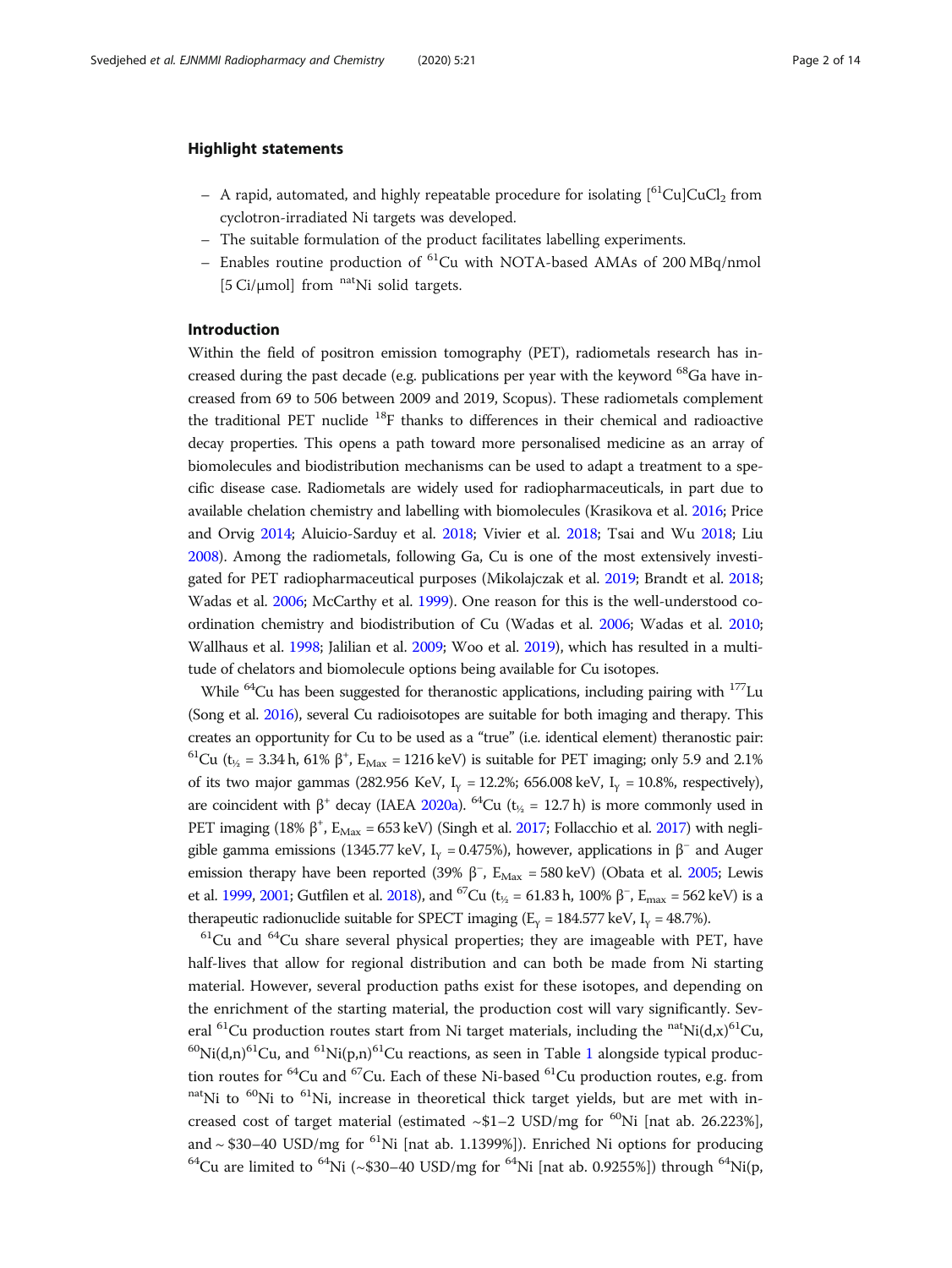| Isotope          | Half-life | Decay mode                                                                                           | <b>Nuclear reaction</b><br>(MeV)                                                                                                                                              | Nat. Ab. (%)                     |
|------------------|-----------|------------------------------------------------------------------------------------------------------|-------------------------------------------------------------------------------------------------------------------------------------------------------------------------------|----------------------------------|
| $61$ Cu          | 3.34 h    | $\beta^+$ (61%)<br>$\beta^+_{\text{mean}} = 500 \text{ keV}$<br>$\beta^{+}_{max} = 1216 \text{ keV}$ | $^{nat}Ni(d.x)^{61}Cu$<br>$^{60}$ Ni(d,n) <sup>61</sup> Cu (Q = 2.575)<br><sup>61</sup> Ni(p,n) <sup>61</sup> Cu (Q = -3.020)<br>$^{64}$ Zn(p,a) <sup>61</sup> Cu (Q = 0.844) | N/A<br>26.223<br>1.1399<br>49.17 |
| $64$ Cu          | 12.70 h   | $\beta^-$ (38.5%)<br>$\beta$ <sub>mean</sub> = 191 keV<br>$\beta^{-}_{\rm max} = 580$ keV            | $^{64}$ Ni(p,n) <sup>64</sup> Cu (Q = - 2.457)<br>$^{68}$ 7n(p.an) <sup>64</sup> Cu (Q = - 7.790)                                                                             | 0.9255<br>18.45                  |
|                  |           | $\beta^+$ (17.60%)<br>$\beta^+$ <sub>mean</sub> = 278 keV<br>$\beta^{+}_{max} = 653$ keV             |                                                                                                                                                                               |                                  |
| 67 <sub>Cl</sub> | 61.83 h   | $\beta^-$ (100%)<br>$\beta$ <sup>-</sup> <sub>mean</sub> = 141 keV<br>$\beta^{-}_{max}$ = 562 keV    | $^{70}Zn(p,\alpha)^{67}Cu$ (Q = 2.619)<br><sup>64</sup> Ni(a,p) <sup>67</sup> Cu (Q = -4.644)<br>$^{68}$ Zn(v,p) <sup>67</sup> Cu (Q = - 9.977)                               | 0.61<br>0.9255<br>18.45          |

<span id="page-2-0"></span>**Table 1** Common production paths and decay properties of <sup>61</sup>Cu, <sup>64</sup>Cu and <sup>67</sup>Cu. All nuclear data was acquired from NuDat (Brookhaven National Laboratory [2020a\)](#page-12-0) and Qcalc (Brookhaven National Laboratory [2020b\)](#page-12-0). "Q" notes q-value

n)<sup>64</sup>Cu. This results in a possible lower production cost for <sup>61</sup>Cu, compared with <sup>64</sup>Cu, by using less expensive enriched options, at the cost of lower theoretical thick target yields.

The relatively long, but different, half-lives of  $61/64$ Cu provide an opportunity to study biodistributions of larger molecules with slower kinetics, such as peptides or antibodies (with  ${}^{61}$ Cu perhaps better suited for same-day imaging and  ${}^{64}$ Cu allowing for later time-point imaging). However, their application in PET imaging will depend on the purpose of the study, as <sup>61</sup>Cu has a higher sensitivity, i.e. 3.43 vs 0.98 cps/Bq/mL (Wil-liams et al. [2005](#page-13-0)), but slightly lower spatial resolution compared with  $^{64}$ Cu (Williams et al. [2005](#page-13-0)). The physical decay properties of  $^{64}$ Cu can also result in a relatively larger effective dose compared with  ${}^{61}$ Cu. E.g. the effective dose for  $[{}^{64}$ CulCu-PTSM and [<sup>61</sup>Cu]Cu-PTSM as perfusion imaging agents were 3.8 vs 2.5 mSv per 100 MBq respect-ively, according to Williams et al. [\(2005](#page-13-0)). Thus,  ${}^{61}$ Cu and  ${}^{64}$ Cu are both valuable diagnostic radionuclides whose applications should be tailored to their physical decay characteristics. However, relatively more papers are published on  $^{64}$ Cu than on  $^{61}$ Cu; 1288 vs 113 hits between 2009 and 2019 for the keywords  $^{64}$ Cu and  $^{61}$ Cu respectively (Scopus) – which likely arises from simplified, distribution-friendly  $^{64}$ Cu logistics. Nevertheless, the increased availability of cyclotron production facilities, increasing solid target infrastructure, and automated radiochemistry systems compel reconsideration of the utility of  ${}^{61}$ Cu.

Additionally, regardless of the production route, several Co radioisotopic contaminants will be produced, with  ${}^{55}Co$ ,  ${}^{57}Co$  and  ${}^{58}Co$  being of greatest interest due to their relatively long half-lives (<sup>55</sup>Co t<sub>1/2</sub> = 17.5 h, <sup>57</sup>Co t<sub>1/2</sub> = 272 d, <sup>58</sup>Co t<sub>1/2</sub> = 71 d). Their quantities will depend on the selected reaction, irradiation conditions, target thickness, and isotopic abundance of Ni in the target material. Consequently, in addition to separating Cu from the stable Ni target material, efficient separation of Co is also necessary. As enriched Ni may be cost-prohibitive to implement as single-use, especially  ${}^{61}$ Ni, target recycling is imperative. Efficient (> 96%) recovery and re-plating processes have been described (Avila-Rodriguez et al. [2007](#page-12-0)). For this reason, though  $^{61}$ Ni targets were not employed in this study, target recovery/recycling was also investigated, including a preliminary production using  ${}^{64}$ Ni.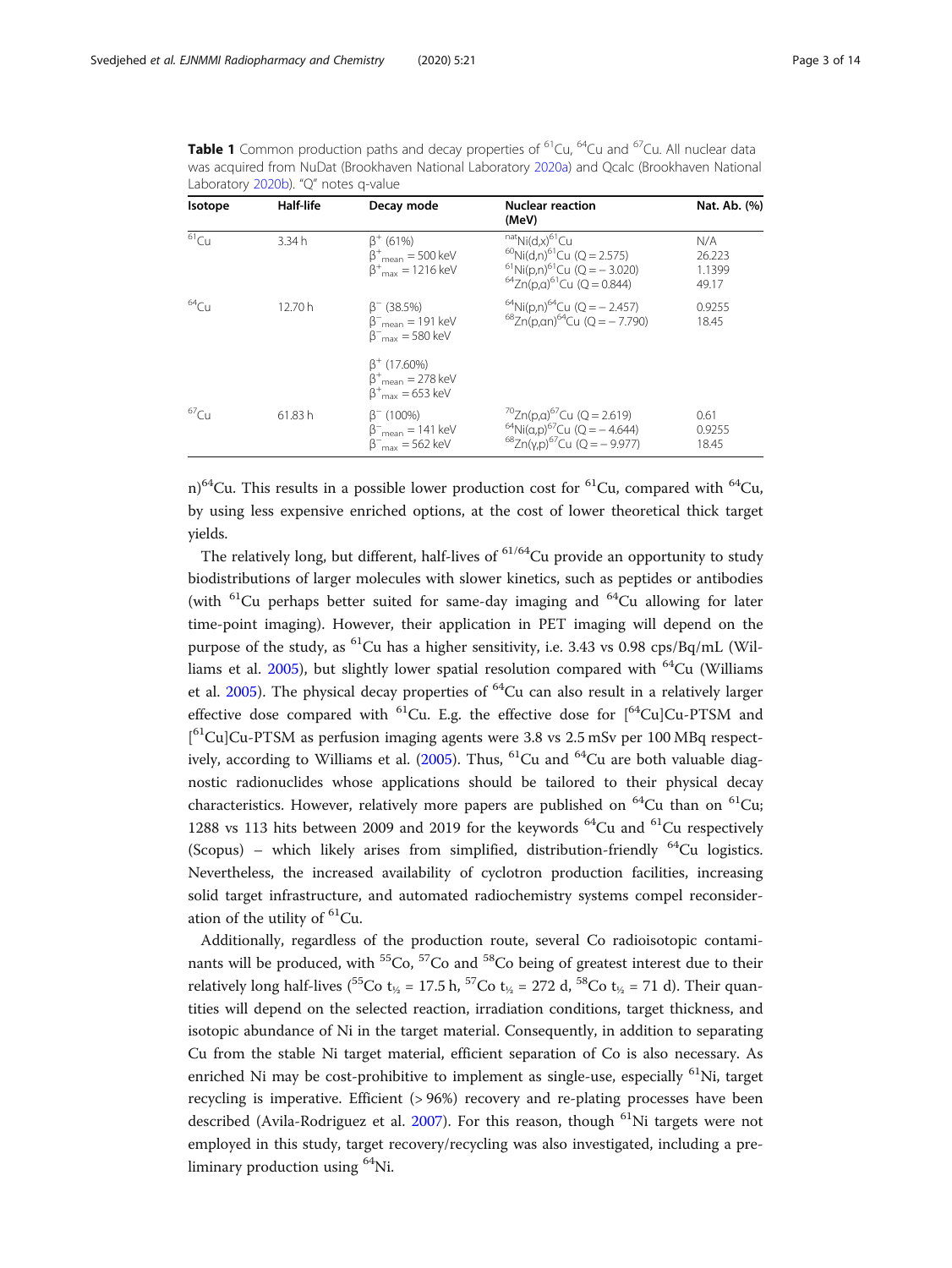This paper focuses on obtaining high-purity <sup>61</sup>Cu via a cassette-based automated separation method using a two-column approach implemented on the FASTlab chemistry platform. A proof-of-concept <sup>64</sup>Cu production ( $N = 1$ ) was performed to demonstrate applicability of this method to the  ${}^{64}$ Ni(p,n) ${}^{64}$ Cu reaction. This is interesting as  $[$ <sup>64</sup>Cu]Cu-DOTA-TATE has recently been granted FastTrack review by the US FDA<sup>1</sup> and has been determined to produce more true-positive lesion detections for neuroendocrine tumours than  $\int_{0}^{68}Ga|Ga-DOTA-TOC$  (Johnbeck et al. [2017](#page-13-0)). Regardless of radioisotope, the Cu product must consistently be of high radionuclidic purity with a high apparent molar activity (AMA). Thus, it is important to have a robust separation chemistry and rigorous quality control (QC) process to ensure the high quality of the product.

# Materials and methods

# Bench-top pre-studies

Prior to irradiating electroplated Ni, target dissolution and chemical separation processes were investigated at the bench using a heater block and FASTlab. Dissolution studies, initially on Ni foil, probed the effects of acid concentration,  $H_2O_2$  to HCl ratio, and temperature on dissolution efficiency, speed, and compatibility with downstream separation chemistry. Separation studies focused on minimizing Ni, Co, and Fe in the final product. These separation studies were performed by spiking dissolved stable Ni with ppm Cu, Co, and Fe, and analysing samples via semi-quantitative colorimetric tests (such as Merck's Mquant® colorimetric Ni kit, part number 1.14420, which allow for sub-ppm analysis), or, with low activity (kBq) spikes of <sup>61</sup>Cu and <sup>55</sup>Co, produced by proton ( $\leq 5$  μAmin) and deuteron ( $\leq 5$  μAmin) irradiations of <sup>nat</sup>Ni foil. During the benchtop tests, the relative distribution of  ${}^{61}Cu$  (and similarly  ${}^{55}Co$ ) were determined for the collected fractions with an Ortec LaBr (digibase, brilliance 380) gamma spectrometer.

# Target preparation and recycling

Electroplated targets ranging from 70 to 120 mg were prepared by first dissolving natural Ni powder (Alfa Aesar, 99.8%, 325 mesh) in 2 mL of concentrated HNO3 (Optima Grade, Fisher Chemical) and drying down under  $N_2$  gas flow at 85 °C. Next, the dried Ni was prepared into an electroplating solution following the method of Piel et al. ([1992\)](#page-13-0) to electrodeposit Ni onto gold plating substrates. We adapted this method to electrodeposit onto 99.9% silver plating substrates (10 mm deposited diameter). Briefly, the dried Ni was reconstituted in 2.3 mL of 2.4 M H2SO4 (made from concentrated, Optima Grade H2SO4, Fisher Scientific, and 18 MΩ-cm milli-Q water) and the pH of the solution was brought to ~9.1 using ~ 2.5 mL concentrated NH4OH (28%, Optima Grade, Fisher Scientific). To the pHadjusted solution 250–300 mg of  $(NH<sub>4</sub>)<sub>2</sub>SO<sub>4</sub>$  (99.9999%, Puratronic, Alfa Aesar) was added, and the solution was quantitatively transferred to an electrolytic cell. With a platinum wire cathode and laboratory DC power supply, constant currents of 40–90 mA were tested for optimization purposes, with a voltage of 6–7.5 V applied through the static electrochemical cell for 1–4 days.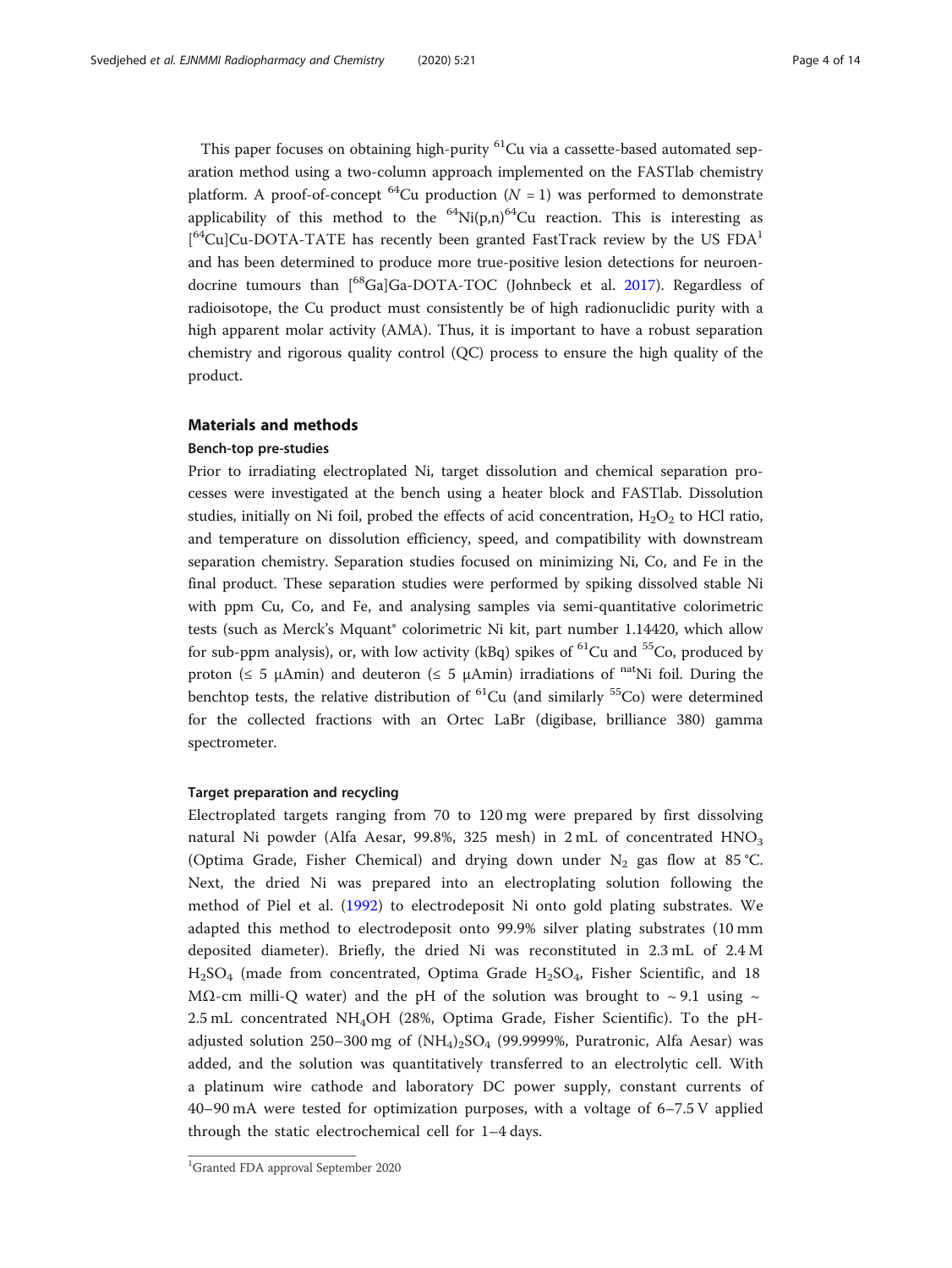A similar setup was used for re-plating of targets following irradiation. Namely, the Ni collection fraction following purification was then dried down under  $N_2$ gas flow. As above with the fresh target material,  $2 \text{ mL}$  of concentrated  $HNO<sub>3</sub>$ was added and the solution dried again. The dried, recycled Ni was then electroplated on a silver substrate as above for subsequent irradiation. The  $^{64}$ Ni (84.8) mg) was electroplated on a gold plating substrate, according to the method of Piel et al. ([1992\)](#page-13-0) directly.

### Target irradiation

Electroplated, natNi targets were irradiated with 8.4 MeV deuterons on a PETtrace 800 cyclotron (GE Healthcare) equipped with a QIS (ARTMS) automated target handling system with typical beam currents of  $20-30 \mu A$ , and typical irradiation times being either  $\leq 30$  min for initial tests ( $N = 3$ ), or, up to 3.3 h (i.e. one half-life) for scaled-up demonstration ( $N = 1$ ). To enable recycling comparison, both 1 $\times$  recycled targets ( $N =$ 3) and  $2 \times$  recycled targets ( $N = 2$ ) were evaluated. For the preliminary enriched target production, the <sup>64</sup>Ni was irradiated with nominally 13.1 MeV protons at 20  $\mu$ A for 1 hour. These experiments are summarized in Table 2.

For optimisation purposes, <sup>nat</sup>Ni targets were additionally irradiated for approximately 1 min with 1  $\mu$ A of protons to produce a radiocobalt tracer via the <sup>nat</sup>Ni(p,  $x$ <sup>55</sup>Co reaction. However, for quantitative analysis, <sup>58</sup>Co was used due to its longer half-life compared to <sup>55</sup>Co (<sup>58</sup>Co t<sub>½</sub> = 71 d, <sup>55</sup>Co t<sub>½</sub> = 17.5 h), as <sup>58</sup>Co will be predominantly formed through the  $^{60}\text{Ni}(\text{d},\alpha)^{58}\text{Co}$  reaction.

#### Dissolution

Following automated transportation of the irradiated  $\mu$ <sup>at</sup>Ni target from the cyclotron to the hot cell docking station, the target capsule was transferred to the QIS dissolution unit with tongs. Based on preliminary bench experiments, dissolution was in 3 mL 1:1 7 M HCl (Ultrapur, Merck): 30%  $H_2O_2$  (ultratrace analysis, Merck) whereby  $H_2O_2$  was added both to improve the dissolution and to oxidize Fe ions to  $Fe<sup>3+</sup>$ . These two reagents were mixed on-line and circulated over the target surface at  $2 \text{ mL/min}$  for  $\sim 23$ min at an estimated solution temperature of  $\sim 60\degree C$  (based on a heater sleeve set point of 111 °C and probing of the heated capsule exterior with a thermocouple). Finally, 3 mL 11.1 M HCl was automatically added to the dissolution solution, with 90 s bubbling with air to mix. Prior to transferring the solution to the FASTlab at 1 mL/min, the sequence was momentarily paused ( $N = 5$ ), and  $\sim 200 \mu L$  of the nominal 6 mL solution was removed for pre-purification analysis. The irradiated <sup>64</sup>Ni target was manually

| <b>Table 2</b> Information compilation of the ten electroplated target irradiations |  |  |
|-------------------------------------------------------------------------------------|--|--|
|                                                                                     |  |  |

| N | Target prepared from recycled Ni | <b>Irradiation time</b> | Current (µA) | Purpose                      |
|---|----------------------------------|-------------------------|--------------|------------------------------|
|   | Nο                               | $10 - 25$ min           | $10 - 20$    | Optimization                 |
|   | Nο                               | 3.3h                    | 30           | Scaled up demonstration      |
|   | Yes, once                        | $30 \,\mathrm{min}$     | 30           | Recycling evaluation         |
|   | Yes, twice                       | $30 \,\mathrm{min}$     | 30           | Recycling evaluation         |
|   | Yes, many <sup>a</sup>           | $60 \,\mathrm{min}$     | 20           | Enriched material evaluation |

<sup>a</sup>Based on previous implemented chemistry, not used multiple times for this study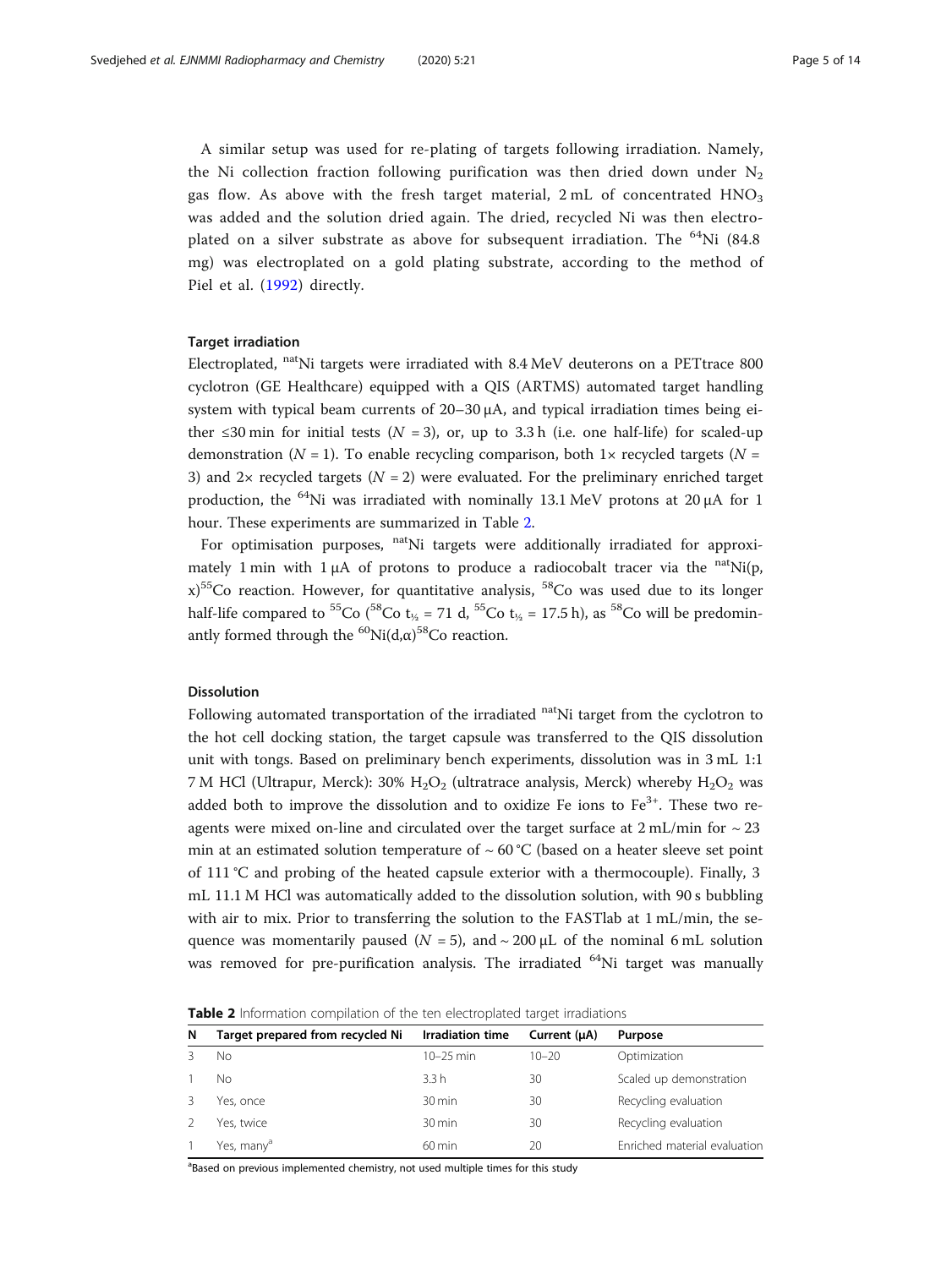dissolved in a benchtop dissolution block and transferred to the FASTlab using a peristaltic pump at 1 mL/min, as with the automated target handling.

# [<sup>61</sup>Cu]CuCl<sub>2</sub> separation

Separation was implemented on a cassette-based FASTlab platform using a 1 mL TBP column (a tributyl-phosphate-based resin, particle size 50–100 μm, pre-packed, Triskem, Britany, Fr) and 2 mL TK201 column (a tertiary-amine-based weak ionic exchange resin containing a small amount of a long-chained alcohol, particle size 50–100 μm, pre-packed, Triskem, Brittany, Fr) automatically conditioned in series with 7 mL H2O and 6 mL 11.1 M HCl. The cassette reagent vials were prepared using concentrated HCl (Optima Grade, Fischer Scientific), NaCl (ACS, Fischer Scientific) and milli-Q water (Millipore system, 18 MΩ-cm resistivity).

A general schematic of the resin loading, washing, and elution steps is given in Fig. 1, with detailed process steps described below:

Process steps:

1) The acid-adjusted dissolution solution (approx. 6 mL) was loaded over both columns in series and directed into a "Ni collection vial". The TBP resin acted as a

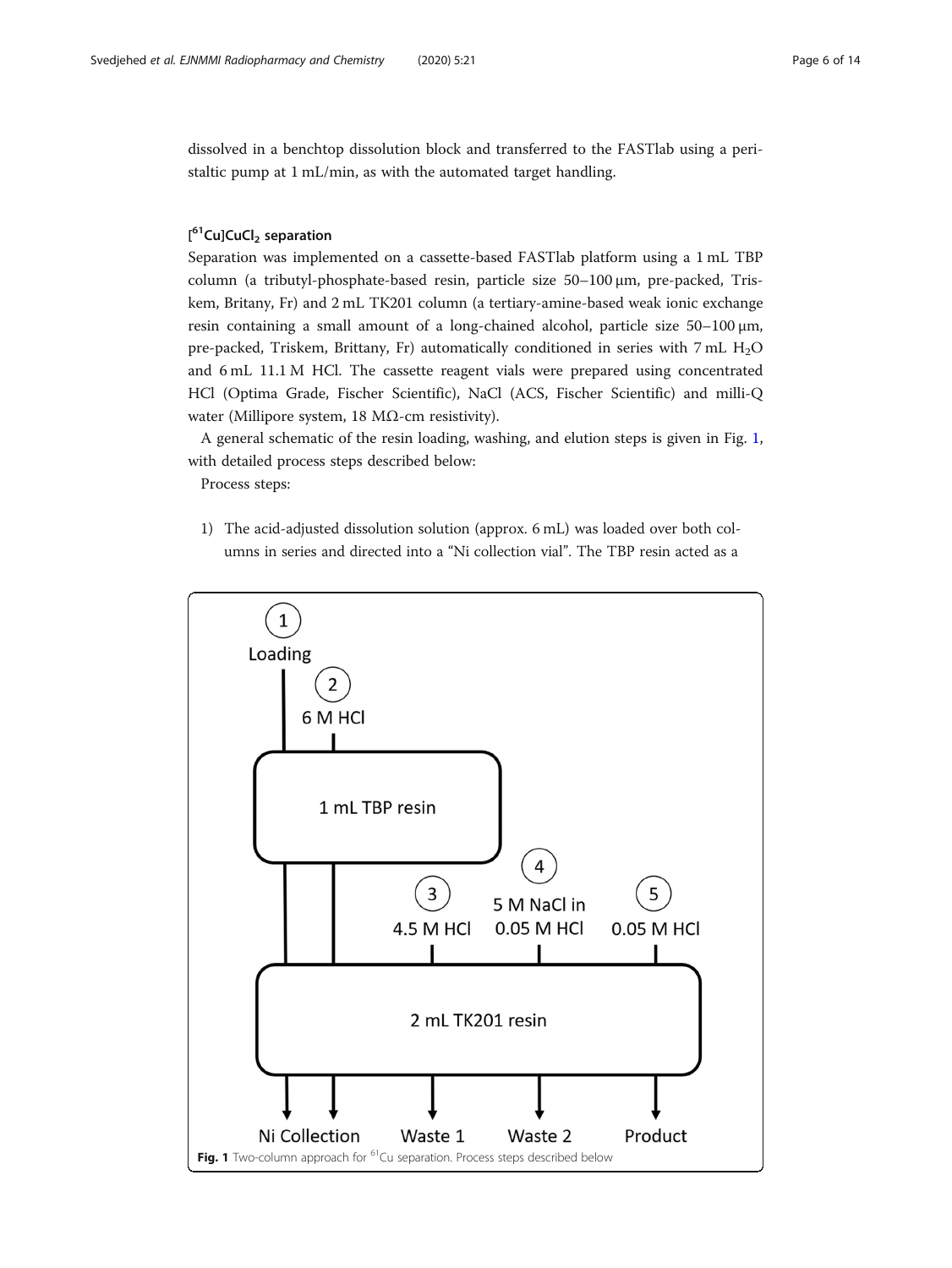guard column as it quantitatively retained  $Fe<sup>3+</sup>$  ions, while the Cu and Co chloride complexes were quantitatively retained on the TK201 resin.

- 2) Both columns were washed with 4 mL 6 M HCl to maximize Ni recovery for future recycling.
- 3) The TK201 column was washed with 5.5 mL 4.5 M HCl to elute the majority of Co (Waste #1)
- 4) The TK201 column was washed with 4 mL of 5 M NaCl in 0.05 M HCl to decrease residual acid on the resin and further remove any Co (Waste #2). In the longer term, Waste 1 and Waste 2 will be combined, but were separated for this study for analytical/optimization purposes.
- 5) The TK201 column was washed with 2 mL of 0.05 M HCl to quantitatively elute the  $[$ <sup>61</sup>CulCuCl<sub>2</sub>

# Analysis

# Gamma ray spectrometry

For the electroplated target irradiations,  ${}^{61}$ Cu and  ${}^{58}$ Co activities were quantified by high purity germanium (HPGe) gamma spectrometry with an Al-windowed Canberra Model GC1519 (15% relative efficiency, full-width at half-maximum at  $1173 \text{ keV} = 1.8$ keV) and used to determine the distribution in the samples and fractions. The gammas used for analysis were:  ${}^{58}Co$  (810.759 keV, I<sub>y</sub> = 99.45%) and  ${}^{61}Cu$  (primarily 282.956 keV,  $I_v = 12.2\%$  and 656.008 keV,  $I_v = 10.8\%$ ). Samples were counted at a range of distances to the front face of the cylindrical detector body and were selected to maintain the dead time to  $\leq$ 15%. The energy and efficiency calibration of the detector were performed using a 5-source method:  $^{241}$ Am,  $^{133}$ Ba,  $^{137}$ Cs,  $^{152}$ Eu, and  $^{60}$ Co.

#### Microwave plasma atomic emission spectrometry

Trace metal standards for Co, Cu, Fe, Ni, and Zn (1000 mg/L) were purchased from Sigma Aldrich. Trace metal analysis was conducted on aliquots of the collected sample fractions using an Agilent Technologies Model 4200 Microwave Plasma Atomic Emission Spectrometer (MP-AES). The concentration of HCl in each analysed sample aliquot was adjusted to 0.5 M. Calibration standards of 10, 50, 100, and 500 ppb and 1, 5, 10, and 50 ppm concentrations containing Co, Cu, Fe, Ni, and Zn were prepared in 0.5 M HCl and quantified using two atomic emission wavelengths for analysis of each element. The optimum wavelengths, depending on signal intensities, limits of detection, standard deviations and obvious interferants, were determined for the different elements post analysis.

The molar activity (MA) and separation factors (SF) of/for the  $\int_{0}^{61}Cu|CuCl_{2}$  product can be calculated from MP-AES quantified stable Cu and Ni. However, when assessing the separation factors, some samples contained Ni in concentrations below the method detection limit (MDL). When this was the case, our calculations assumed the MDL of 10 ppb as a conservative estimate of the Ni quantity.

# Apparent molar activity

The apparent molar activity (AMA) was determined by titration with NOTA and adapted from the process described by McCarthy et al. ([1997](#page-13-0)). Namely, 500  $\mu$ L of  $[{}^{61}Cu]CuCl<sub>2</sub>$  was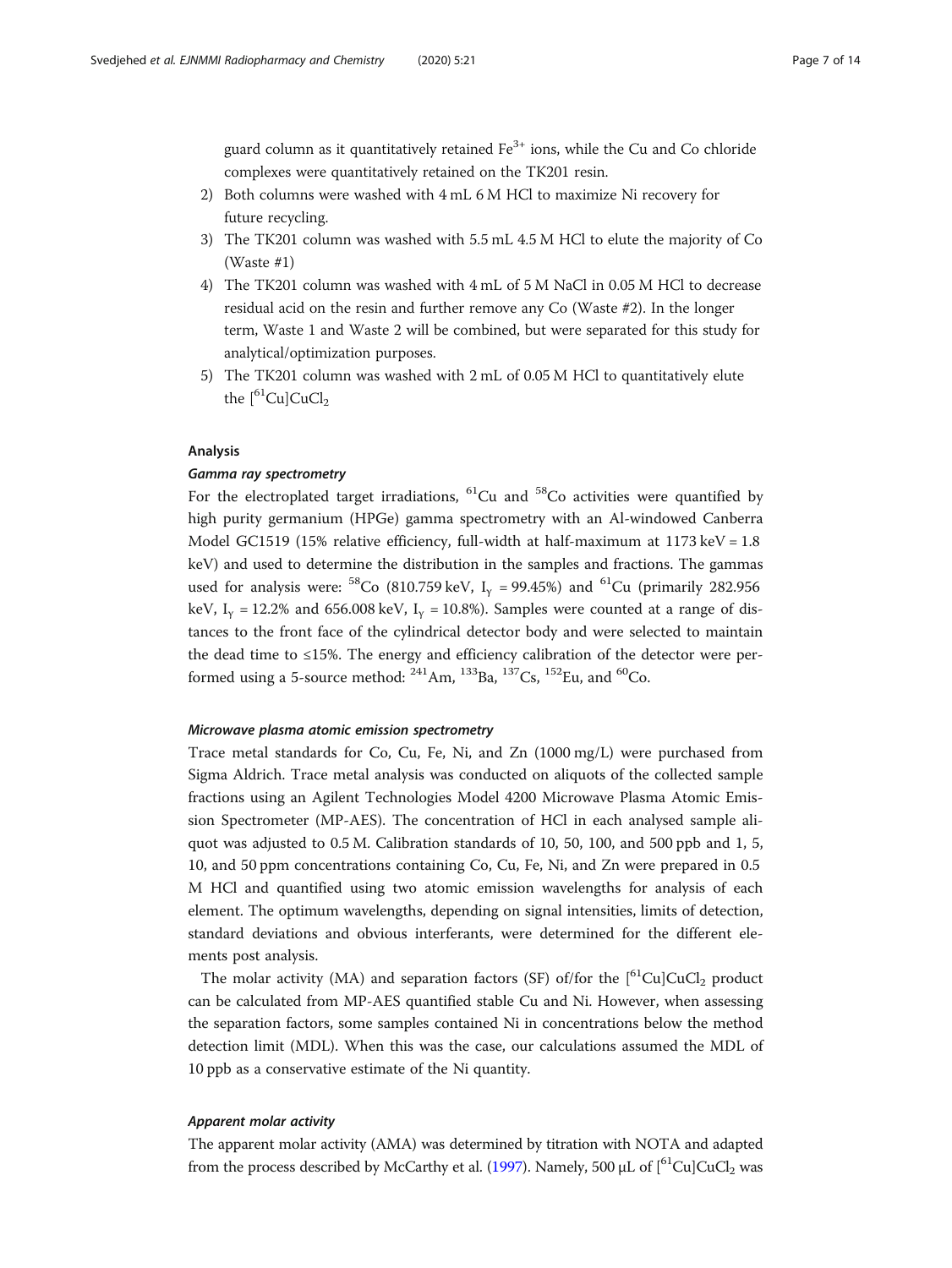added to 0.6 mL 0.25 M Sodium acetate (anhydrous, 99% pure, Fisher Scientific), a solution pH of 4–5 was verified using Whatman pH strips, and the solution was vortexed. Next, 100 μL of this activity mixture was added to each of ten vials pre-loaded with both 40 μL 0.25 M sodium acetate (pH 4–5) and 100 μL of NOTA ( $\sim$  0.001–10 nmol). Samples were vortexed, individually assayed for activity, and incubated at room temperature for 15 min. Thin-layer chromatography (TLC) was performed by spotting each sample onto an aluminium-backed silica plate, developing in 1:1 MeOH: $(10\% w/v)$  NH<sub>4</sub>OAc and scanning on an OptiQuant autoradiography system (Perkin Elmer Cyclone Plus Storage Phosphor System). In plotting the sigmoidal curve of percent binding vs. NOTA concentration, the NOTA concentration required for 50% binding was identified. The AMA was then calculated as the average sample activity (decay corrected to EoB) and divided by  $2 \times$  the NOTA concentration required for 50% binding.

#### Product HCl titration

To evaluate the suitability of the product formulation, and ensure residual HCl was minimized, titrations were performed to determine the HCl concentration of the product fraction. To this end, 0.5 mL of product fraction  $(N = 5)$  was added to approximately 10 mL milli-Q water with 100 μL of phenolphthalein in an Erlenmeyer flask with magnetic stir bar, and 5.8 mM NaOH was added dropwise from a burette until a faint pink colour visually persisted in the solution.

# Results and discussion

# Yields: <sup>61</sup>Cu and [<sup>61</sup>Cu]CuCl<sub>2</sub>

The overall <sup>61</sup>Cu yield was assessed by assaying the activity of the isolated product, waste vials, Ni recovery vial, resins, and target plate post dissolution. This resulted in a saturation yield ( $\pm$  SD) of 207  $\pm$  26 MBq/ $\mu$ A ( $N = 3$ ) for the initial low current optimization runs and 190 ± 33 MBq/ $\mu$ A ( $N = 5$ ) for the subsequent 1×/2 × −recycled material. No significant difference was noted in saturation yield of the  ${}^{61}$ Cu between initial low current and recycled target irradiations. These saturation yields are also a conservative estimate due to the likely presence of unquantified residual activity in the lines and manifold, and possible fractional intercept of the 10 mm diameter Ni plating by the deuteron beam. Nevertheless these saturation yields are considered to be in rea-sonable agreement with the reported saturation yield (IAEA [2020b\)](#page-12-0) of 248 MBq/ $\mu$ A for 8.4 MeV deuterons on  $\mathrm{^{nat}Ni}$ . With regards to chemical processing, the average activitybased dissolution efficiency was  $97.5 \pm 1.4\%$  ( $N = 5$ ) with an average radiochemical yield of 90.4  $\pm$  3.2% (N = 5) from the separation and an average dissolution + separation processing time of  $65 \pm 3$  min. Plating efficiencies of  $96.0 \pm 0.9\%$  ( $N = 3$ ) were demonstrated for the fresh  $\mathrm{nat}$ Ni targets onto silver backings, as calculated from the  $\mathrm{nat}$ Ni input and plating masses. For the recycled <sup>nat</sup>Ni targets, overall recycling efficiencies, i.e. the percent of Ni recovered and re-plated, were collectively determined to be 88% and 92% respectively for the first and second round of recycling.

# Formulation

Select recent examples of  $\int_{0}^{6x}Cu|CuCl_{2}$  purification methods are given in Table [3.](#page-8-0) Many suffer from lack of automation or have final formulations in large volumes or high acid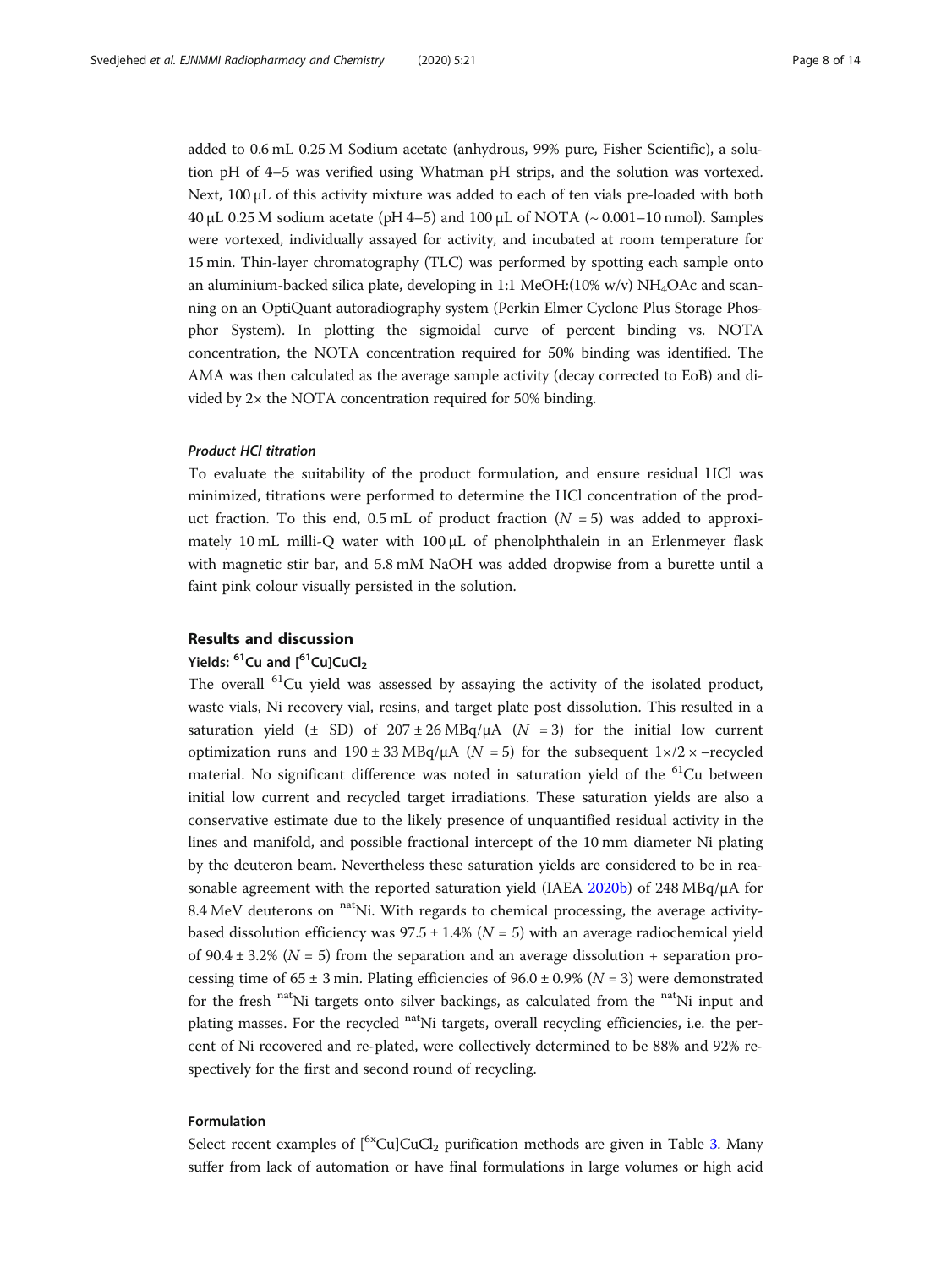|                                                                                                   | This study        | (Ohya et al. 2016, 2019)                                                                |                                                 |                  | (Matarrese et al. 2010) (Jalilian et al. 2007) (Strangis and Lepera 2007) (Thieme et al. 2012) |                                                        |
|---------------------------------------------------------------------------------------------------|-------------------|-----------------------------------------------------------------------------------------|-------------------------------------------------|------------------|------------------------------------------------------------------------------------------------|--------------------------------------------------------|
| Product isotope                                                                                   | $61$ Cu           | e<br>Cu                                                                                 | $\frac{1}{\sqrt{2}}$                            | 64 <sub>Cu</sub> | ο<br>Θ                                                                                         | $\tilde{C}_{\mu}$                                      |
| Starting material                                                                                 | nat <sub>Ni</sub> | V<br>V                                                                                  | $60/64$ Ni                                      | $n_{Zg}$         | iN <sub>ieu</sub>                                                                              | $\frac{64}{10}$                                        |
| Automated                                                                                         | Yes               | Yes                                                                                     | Yes                                             | a<br>S           | Partial                                                                                        | Partial                                                |
| Disposable cassette-based<br>purification                                                         | Yes               | $\frac{9}{2}$                                                                           | $\frac{1}{2}$                                   | $\frac{1}{2}$    | $\frac{1}{2}$                                                                                  | $\frac{1}{2}$                                          |
| Prep. Time                                                                                        | $\frac{1}{x}$     | Yep I                                                                                   | $\begin{array}{c}\n\circ \\ \circ\n\end{array}$ | e<br>I           | $\sigma$                                                                                       | m                                                      |
| Process time (min)                                                                                | $65 \pm 3$        | $\sim 150$                                                                              | $\geq 42$                                       | 105              | $90 - 120$                                                                                     | 200<br>$\overline{\mathcal{E}}$                        |
| Total process acid consumption 160 mmol                                                           |                   | $> 200$ mmol                                                                            | 460 mmol                                        | $>1000$ mmol     |                                                                                                | > 85                                                   |
| Organics                                                                                          | $\geq$            | Acetone                                                                                 | $\frac{1}{2}$                                   | $\frac{1}{2}$    | $\frac{9}{2}$                                                                                  | $\frac{9}{2}$                                          |
| Radiochemical yield (%)                                                                           | $90.4 \pm 3.2$    | $88 \pm 3$                                                                              | 95                                              | 56               | $25 - 48$                                                                                      | $\frac{8}{1}$                                          |
| Formulation as stated                                                                             |                   | 2 mL, < 0.1 M HCl Evaporated then reconstituted 10 mL, 0.5 M HCl<br>in $\geq$ 10 mL UPW |                                                 | 50 mL, 2 M HCI   | $\frac{1}{2}$                                                                                  | Evaporated then reconstituted<br>in 0.4 mL, 0.01 M HCl |
| <sup>p</sup> not explicitly stated, assumed from context<br>acould not be determined from article |                   |                                                                                         |                                                 |                  |                                                                                                |                                                        |

<span id="page-8-0"></span>Svedjehed et al. EJNMMI Radiopharmacy and Chemistry (2020) 5:21 example 3 and 5:21 Page 9 of 14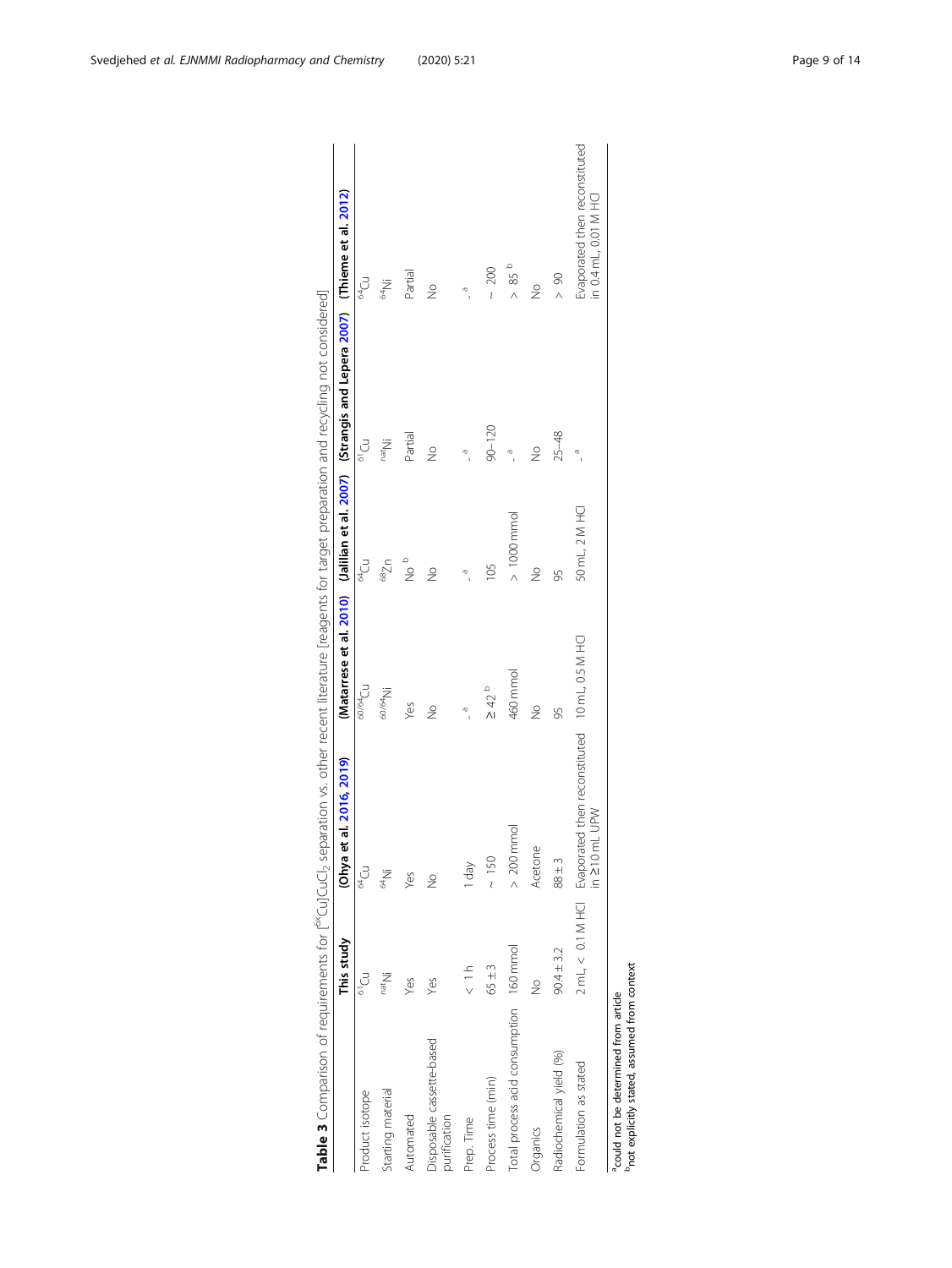concentrations. A product with a large volume or high acid concentration may need large buffer quantities or potentially time-consuming reformulation steps which are also subject to transfer losses. The motivation of this work was to address these concerns by developing a fast, efficient, automated process with attractive final formulation qualities.

When stating formulation, one must not assume that the acid concentration of the product is identical to that used for elution. As such, we titrated the HCl concentration of the [<sup>61</sup>Cu]CuCl<sub>2</sub> product to assess the formulation directly. The HCl concentration of the product fraction was assessed on a subset  $(N = 5)$  of the product Cu vials (i.e. from the recycled productions) and determined to be  $0.057 \pm 0.002$  M. This low product HCl concentration may circumvent the need for further product processing, such as roto-evaporation and reconstitution. This, in combination with the small product volume (2 mL), facilitates downstream radiolabelling by reducing the need for buffering. As a result, we are able to plan radiolabelling chemistries on the same single-use cassette using the FASTlab radiochemistry system.

Compared with the works cited in Table [3](#page-8-0), our separation method is relatively fast – surpassed only by that of Matarrese et al. [\(2010\)](#page-13-0). However, to achieve adequate labelling conditions, the method of Matarrese et al. would require  $\sim 40\times$  the buffer than what was used in this work. Our method and the method presented by Ohya et al. ([2016](#page-13-0), [2019](#page-13-0)) have similar radiochemical yields. However, their method requires evaporation and has a considerably longer preparation and processing time. Overall, compared with the other methods in Table [3](#page-8-0), our automated cassette-based purification method generally has a shorter preparation and process time, lower reagent consumption and more suitable product formulation.

#### Competing radiocobalt production

As mentioned above, various Co radioisotopes will be produced during irradiations of Ni. McCarthy et al. ([1999](#page-13-0)) notes, for example, 0.05, 0.04, and 0.04% of produced <sup>58</sup>Co activity relative to <sup>61</sup>Cu for the <sup>nat</sup>Ni(d,x)<sup>61</sup>Cu, enriched <sup>60</sup>Ni(d,n)<sup>61</sup>Cu, and <sup>61</sup>Ni(p,n)<sup>61</sup>Cu reactions, respectively, whereas Strangis and Lepera [\(2007](#page-13-0)) notes 0.11% and 0.27% of produced <sup>58</sup>Co and <sup>56</sup>Co, respectively, relative to <sup>61</sup>Cu, for the <sup>nat</sup>Ni(d,x)<sup>61</sup>Cu reaction. The production of different Co isotopes, and relative production vs. 61Cu will depend on various parameters, including the nuclear reaction, the particle irradiation energy and time, target thickness, and isotopic composition. For the 200 μL pre-processed aliquots of dissolved target solution assayed in this study, a pre-purified  ${}^{58}$ Co to  ${}^{61}$ Cu activity ratio of  $0.0465 \pm 0.0046\%$  at EoB, when irradiating for 30 min at 30  $\mu$ A was determined. This is in line with previous reports (McCarthy et al. [1999](#page-13-0); Strangis and Lepera [2007](#page-13-0)).

A radionuclidic impurity limit of 0.1% by activity at time of validity is currently noted in the European Pharmacopoeia for FDG (European Pharmacopoeia [2014](#page-12-0)), and (aside for <sup>66/67</sup>Ga), for direct accelerator-produced 68Ga (European Pharmacopoeia [2020\)](#page-12-0). Assuming a similar limit of ≤0.1% at time of validity for <sup>61</sup>Cu, radiocobalt must be isolated from the <sup>61</sup>Cu product to provide  $\int_{0}^{61}$ Cu $\int_{0}^{61}$ CuCl<sub>2</sub> with a reasonable shelf-life. Measured <sup>58</sup>Co and <sup>61</sup>Cu content in the five recycled target separations are presented in Fig. [2](#page-10-0) and Table [4](#page-10-0) for the collected Ni/waste/ production fractions, and resins. The distribution of each nuclide in Fig. [2](#page-10-0) has been normalized individually. In this figure, we see that the majority of the  ${}^{58}Co$  (97.87  $\pm$  0.86%) and <sup>61</sup>Cu (90.4  $\pm$  3.2%) are found in the waste and product vials, respectively. From an absolute perspective, the <sup>58</sup>Co activity content in the purified  $\binom{61}{1}\text{Cu}$ CuCl<sub>2</sub> product at EoB is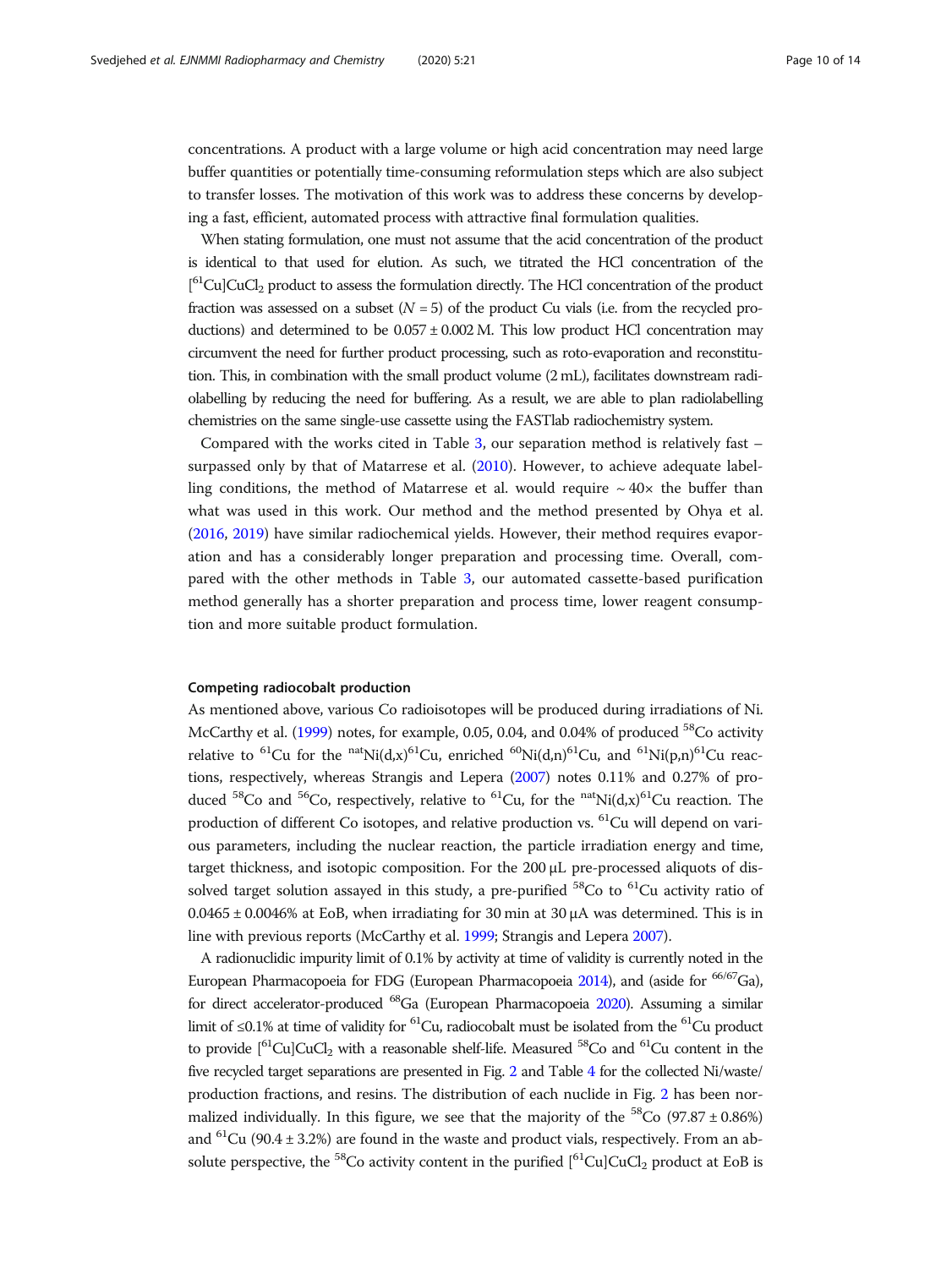<span id="page-10-0"></span>

 $(8.3 \pm 0.6) \times 10^{-5}$ %, resulting in a reduction of the <sup>58</sup>Co to <sup>61</sup>Cu ratio by more than a factor of 500 following purification.

# MAs, AMAs, and SFs

For the selected optimum wavelengths (Co 350 nm, Cu 324 nm, Fe 260 nm, Ni 352 nm and Zn 213 nm), the results of the MP-AES analysis largely generated concentrations below the method detection limit (MDL). For the analysed  $[{}^{61}Cu]CuCl<sub>2</sub>$  samples, only Cu produced consistent signals above the MDL, and the average product solution's Cu concentration was determined to be  $176 \pm 37$  ng/mL ( $N = 5$ ). Co, Zn and Fe all produced signals < MDL (i.e. 100, 100, and 500 ppb respectively).

To assess the chemical purity and applicability of the product, MAs, AMAs, and Ni separation factors were determined and compiled, as reported in Table [5](#page-11-0).

**Table 4** The normalized activity distribution data of  ${}^{58}$ Co and  ${}^{61}$ Cu (N = 5), which is visually represented in Fig. 2. Note that the 58Co and 61Cu have been normalised individually

| <b>Fraction</b> | <sup>61</sup> Cu distribution (%) | <sup>58</sup> Co distribution (%) |
|-----------------|-----------------------------------|-----------------------------------|
| Ni collection   | $3.31 \pm 0.41$                   | $1.40 \pm 0.84$                   |
| Waste 1         | $3.4 \pm 2.1$                     | $97.87 \pm 0.86$                  |
| Waste 2         | $2.2 \pm 1.0$                     | $0.27 \pm 0.15$                   |
| Cu product      | $90.4 \pm 3.2$                    | $0.245 \pm 0.032$                 |
| TBP resin       | $0.109 \pm 0.028$                 | $0.13 \pm 0.17$                   |
| TK201 resin     | $0.66 \pm 0.20$                   | $0.084 \pm 0.032$                 |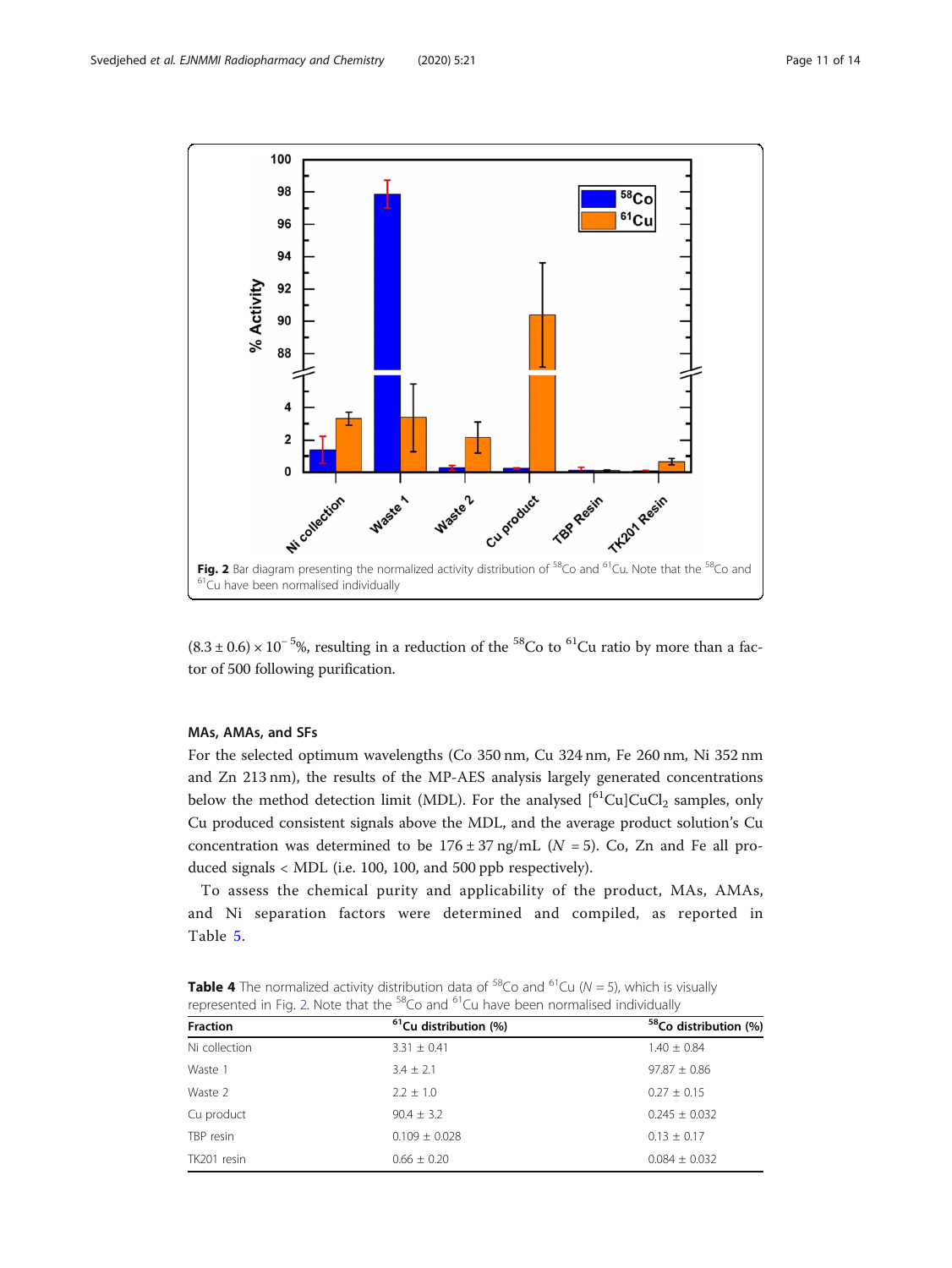|                               | <sup>61</sup> Cu Short irradiations<br>$(30 \text{ min})$<br>$N = 5$ | <sup>61</sup> Cu Long irradiation<br>(3.3 h)<br>$N = 1$ | <sup>64</sup> Cu Test irradiation<br>$(60 \text{ min})$<br>$N=1$ |
|-------------------------------|----------------------------------------------------------------------|---------------------------------------------------------|------------------------------------------------------------------|
| MA (GBq/µmol) [Ci/µmol]       | $85 \pm 23$ [2.31 $\pm$ 0.62] <sup>a</sup>                           | Not measured                                            | Not measured                                                     |
| NOTA AMA (GBq/umol) [Ci/umol] | $31.3 \pm 8.2$ [0.85 $\pm$ 0.22] <sup>a</sup>                        | 201 $[5.43]$ <sup>a</sup>                               | 179 $[4.8]$ <sup>a</sup>                                         |
| Ni separation factors         | $\geq$ (2.2 ± 1.8) $\times$ 10 <sup>6</sup>                          | Not measured                                            | Not measured                                                     |
|                               |                                                                      |                                                         |                                                                  |

<span id="page-11-0"></span>Table 5 Compilation of product MAs, AMAs and Ni separation factors for short and long irradiations

<sup>a</sup>at EoB

For longer irradiations, the MA is anticipated to increase proportionally with the produced activity, as the amount of stable Cu would not be expected to change significantly. Although not explicitly measured, if similar stable Cu (to the 30 min irradiations) is assumed for the 3.3 h irradiation, an estimated MA of 479  $GBq/\mu$ mol [12.9 Ci/ $\mu$ mol] (N = 1) is calculated from the measured activity of that run at EoB. Additionally, assuming similar starting Ni quality, the MA would be expected to increase nearly 4-fold for enriched  ${}^{60}$ Ni targets. Therefore, MAs approaching  $2 \text{GBq/nmol}$  [50 Ci/µmol] are not unrealistic for enriched <sup>60</sup>Ni targets, and even higher MAs may be possible for enriched  $^{61}$ Ni irradiation. With this in mind, the results in Table 5 are promising, particularly when considering that the theoretical maximum MA for  ${}^{61}$ Cu is 35 GBq/nmol [939 Ci/µmol].

While a high MA is certainly desirable, it does not guarantee a chemically pure product capable of labelling, as other contaminants could be present and compete with the  ${}^{61}$ Cu for the chelator. A potentially more informative value is the AMA, which considers not only stable Cu, but also competing stable contaminants other than Cu. However, the AMA will depend on the chelator and labelling conditions, so comparing AMAs between different experimental setups is not straightforward.

# Proof of concept  $64$ Cu

To demonstrate applicability to  $^{64}$ Cu, a single test irradiation on enriched  $^{64}$ Ni was additionally performed. We report herein a NOTA-based AMA at EoB of 179 GBq/ μmol [4.8 Ci/ μmol], and radiochemical yield of 93%, with an overall processing time of 65 min. Additionally, the  $^{64}$ Ni was recovered post-dissolution and re-plated, resulting in a recycling efficiency of 95%. This was on par with our noted <sup>nat</sup>Ni recycling efficiencies between 88 and 92%.

#### Conclusion

An automated method capable of producing high purity <sup>61</sup>Cu from recycled <sup>nat</sup>Ni targets has been developed. In summary, the product formulation is 2 mL of < 0.06 M HCl and the entire process can be achieved in  $\sim$  65 min from EoB to EoS, with average radiochemical yields of  $90.4 \pm 3.2\%$ , and AMAs > 5 Ci/µmol for NOTA when irradiating with 30  $\mu$ A for 3.3 h. The [<sup>61</sup>Cu]CuCl<sub>2</sub> isolation radiochemistry reported here has a measured separation factor  $\geq$  (2.2 ± 1.8) × 10<sup>6</sup> for Ni and <sup>58</sup>Co radionuclidic impurity of  $< 0.0001\%$  relative to <sup>61</sup>Cu activity. Our process is also directly applicable to the production of  ${}^{64}$ Cu via the  ${}^{64}$ Ni(p,n) ${}^{64}$ Cu reaction, as was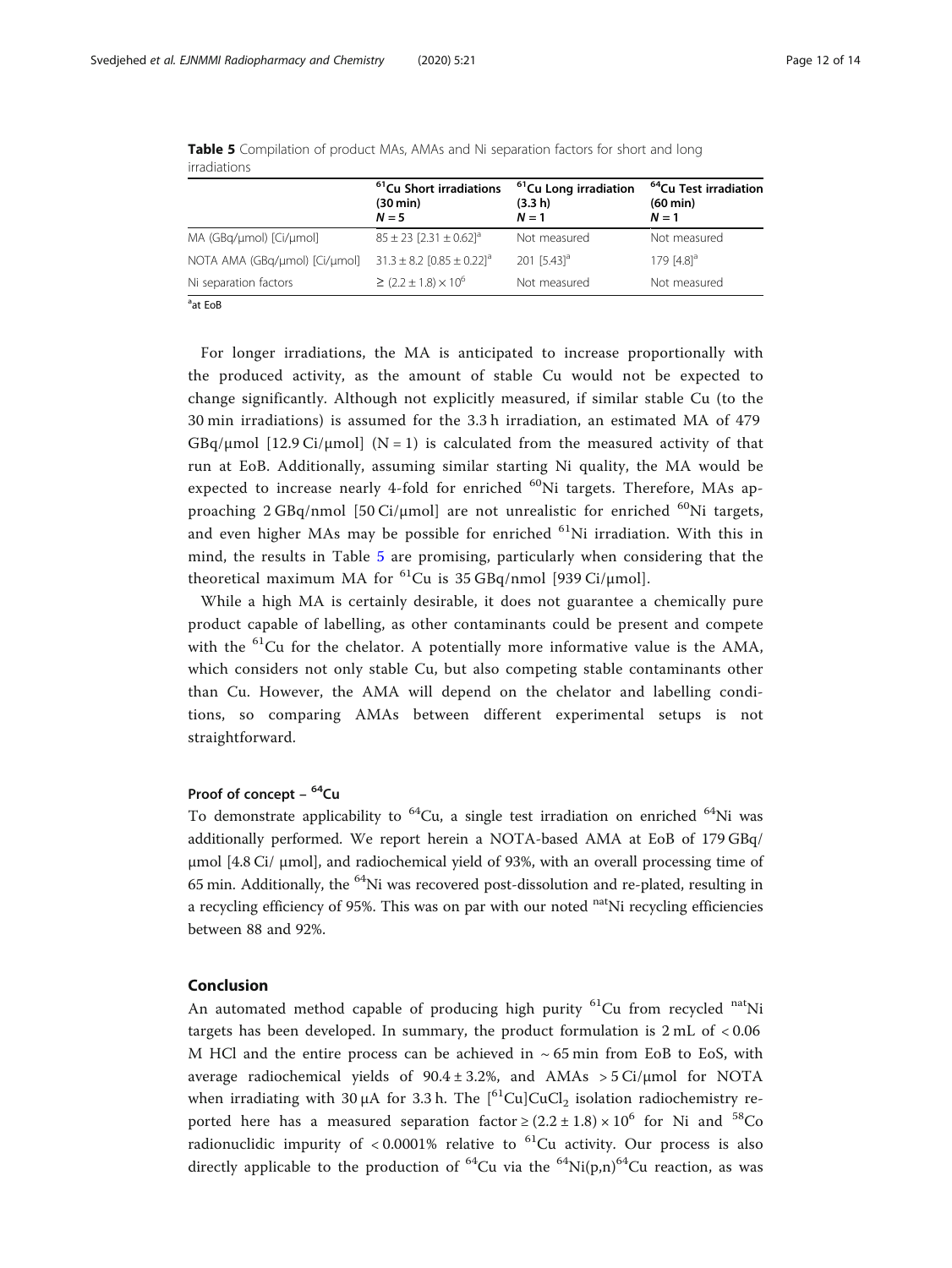<span id="page-12-0"></span>demonstrated in a preliminary, enriched 64Ni target irradiation and purification test. Additionally, the repeatable, single-use, cassette-based method is facile to introduce into GMP environments; its final  ${}^{61}$ Cu radiochemical yield and HCl concentration have relative standard deviations of 3.2 and 3.6%, respectively  $(N = 5)$ . Finally, the method and FASTlab platform offer the possibility to perform radiolabelling on the same cassette as the separation.

#### Abbreviations

AMA: Apparent Molar Activity; MA: Molar Activity; MDL: Method Detection Limit; MP-AES: Microwave Plasma Atomic Emission Spectrometer; PET: Positron Emission Tomography; QC: Quality Control; SF: Separation Factor; TLC: Thin-layer Chromatography

#### Acknowledgements

We gratefully acknowledge the support of Swiss Nuclides, and in particular, Leila Jaafar, for constructive feedback during the development process and providing valuable insight regarding drafting of the manuscript. Provision of samples and constructive input from Steffen Happel, Triskem is also acknowledged.

#### Authors' contributions

JP/KG implemented and optimized the <sup>61</sup>Cu purification scheme; CK performed the target preparation, including high activity <sup>61</sup>Cu irradiations and extensive and detailed quality control testing and analysis; JWE evaluated the results/ provided critical feedback to optimization. All four authors were significant contributors to writing and editing of the manuscript and have read and approved the final manuscript.

#### Funding

Grant funding not applicable.

#### Availability of data and materials

The datasets used and/or analysed during the current study are available from the corresponding author on reasonable request.

#### Ethics approval and consent to participate

Not applicable.

#### Consent for publication

Not applicable.

#### Competing interests

JP and KG are employees of GE Healthcare. CJK and JWE declare no conflict of interest.

#### Author details

<sup>1</sup>Cyclotrons and TRACERcenter, GE Healthcare, GEMS PET Systems AB, Uppsala, Sweden. <sup>2</sup>Department of Medical Physics, School of Medicine and Public Health, University of Wisconsin-Madison, Madison, WI, USA. <sup>3</sup>Department of Radiology, School of Medicine and Public Health, University of Wisconsin-Madison, Madison, WI, USA.

# Received: 8 July 2020 Accepted: 19 October 2020

#### References

Aluicio-Sarduy E, Ellison PA, Barnhart TE, Cai W, Nickles RJ, Engle JW. PET radiometals for antibody labeling. J Label Compd Radiopharm. 2018;61(9):636–51.

Avila-Rodriguez MA, Nye JA, Nickles RJ. Simultaneous production of high specific activity <sup>64</sup>Cu and <sup>61</sup>Cu with 11.4 MeV protons on enriched 64Ni nuclei. Appl Radiat Isot. 2007;65(10):1115–20.

Brandt M, Cardinale J, Aulsebrook ML, Gasser G, Mindt TL. An overview of PET radiochemistry, part 2: Radiometals. J Nucl Med. 2018;59(10):1500–6.

Brookhaven National Laboratory. NuDat [Internet]. 2020a [cited 2020 Jun 5]. Available from: [https://www.nndc.bnl.gov/](https://www.nndc.bnl.gov/nudat2/) [nudat2/](https://www.nndc.bnl.gov/nudat2/).

Brookhaven National Laboratory. QCalc [Internet]. 2020b [cited 2020 Jun 5]. Available from: [https://www.nndc.bnl.gov/qcalc/.](https://www.nndc.bnl.gov/qcalc/) European Pharmacopoeia. Fludeoxglucose (18F) injection; 2014. p. 1190–2.

European Pharmacopoeia. Monograph 01/2021:3109 gallium (<sup>68</sup>Ga) chloride (accelerator-produced) solution for radiolabelling. 2020.

Follacchio GA, De Feo MS, De Vincentis G, Monteleone F, Liberatore M. Radiopharmaceuticals labelled with copper radionuclides: clinical results in human beings. Curr Radiopharm. 2017;11(1):22–33.

Gutfilen B, Souza SAL, Valentini G. Copper-64: a real theranostic agent. Drug Des Devel Ther. 2018;12:3235–45. IAEA. IAEA nuclear data section, Accessed 18 May 2020 [Internet]. 2020a [cited 2020 May 18]. Available from: [https://nds.iaea.](https://nds.iaea.org/relnsd/vcharthtml/VChartHTML.html#lastnuc=61Cu) [org/relnsd/vcharthtml/VChartHTML.html#lastnuc=61Cu](https://nds.iaea.org/relnsd/vcharthtml/VChartHTML.html#lastnuc=61Cu).

IAEA. IAEA nuclear data section, medical isotope browser, Accessed 5 May 2020 [Internet]. 2020b [cited 2020 May 18]. Available from: <https://www-nds.iaea.org/relnsd/isotopia/isotopia.html>.